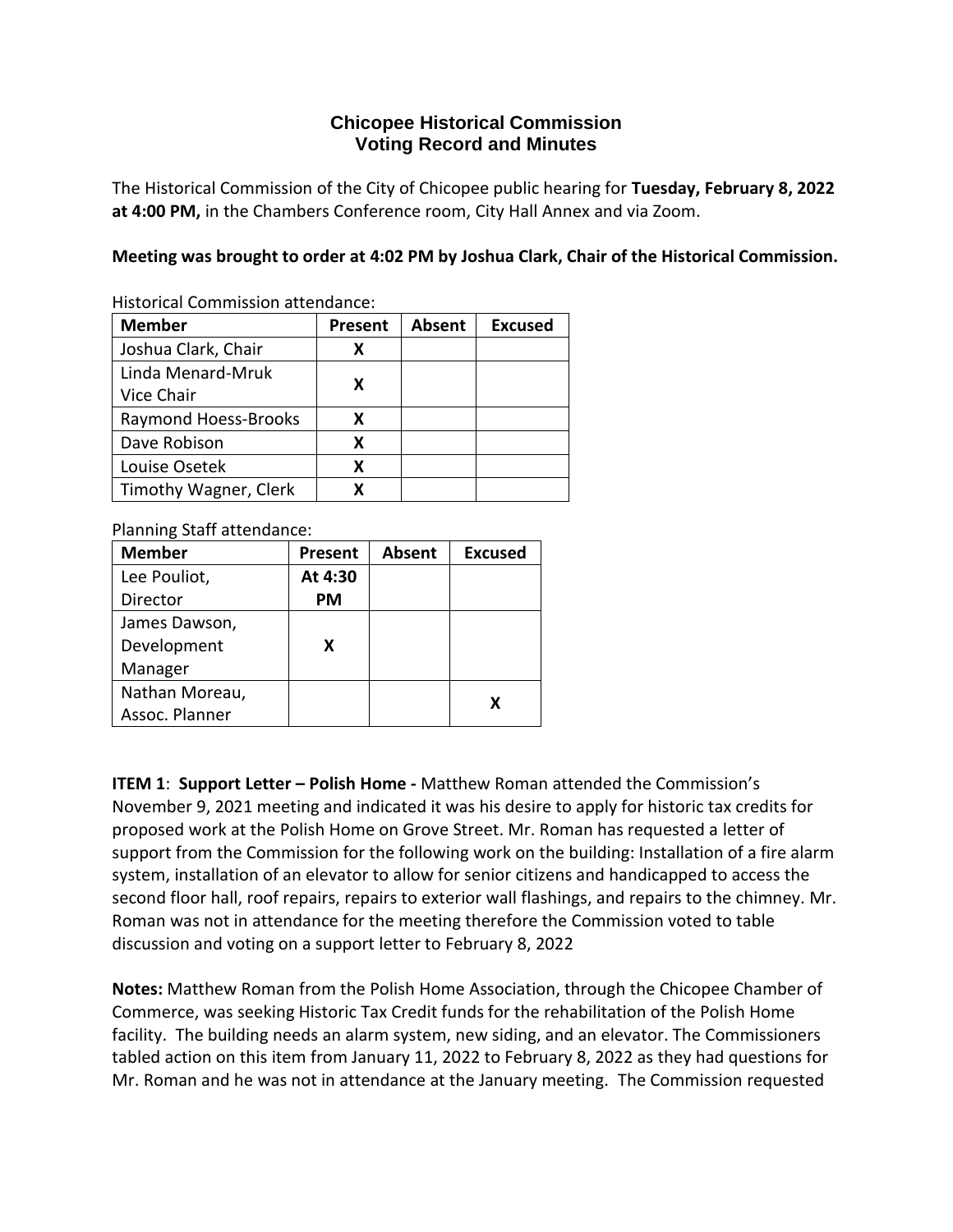information on plans for the building, costs for the upkeep and how the building got to its current state. New building code and fire regulations require the upgrades.

Motion to approve the letter of support was made by Louise Osetek, and seconded by Raymond Hoess-Brooks. Vote was 6-0 to approve the letter of support.

| Member                | Approve | Deny | Table | Abstain |
|-----------------------|---------|------|-------|---------|
| Joshua Clark Chair    | X       |      |       |         |
| Linda Menard-Mruk     | x       |      |       |         |
| Vice Chair            |         |      |       |         |
| Raymond Hoess-Brooks  |         |      |       |         |
| Dave Robison          |         |      |       |         |
| Louise Osetek         | X       |      |       |         |
| <b>Timothy Wagner</b> |         |      |       |         |

**ITEM 2: Presentation by Silverbrick** to update the Commission on the Cabotville Mill Project – Silverbrick is requesting a new letter of support letter from the Commission. The last letter of support was issued October 12, 2021.

**Notes:** The Commissioners discussed their concerns regarding the economic feasibility of the Cabotville Mill Project. The Commission noted the City Council also had concerns about the project based on media reports regarding Silverbrick Properties. Aaron Papowitz of Silverbrick provided an update on the project to the Commission. Mr. Papowitz again stated rising construction costs have reached unprecedented levels and plumbing alone would cose in excess of one million USD. Mr. Papowitz has stated the project is not currently economically viable but that continued funding is essential. Building/life safety systems need to be updated. Commissioner Joshua Clark noted that no new information had been provided by Silverbrick in several months and he was wondering if the property was going to be sold soon. Mr. Papowitz stated he provided a list of funding sources that have been sought. Historic Tax Credits do not expire and the project has acquired \$2.3 million in tax credits to date. Staff indicated that denying the letter of support may be detrimental in the long term.

Motion to approve the letter of support was made by Linda Menard-Mruk but was never seconded.

Motion to deny the letter of support was made by Raymond Hoess-Brooks, and seconded by Timothy Wagner. Vote was 4 to deny, 2 to approve. The letter of support was denied.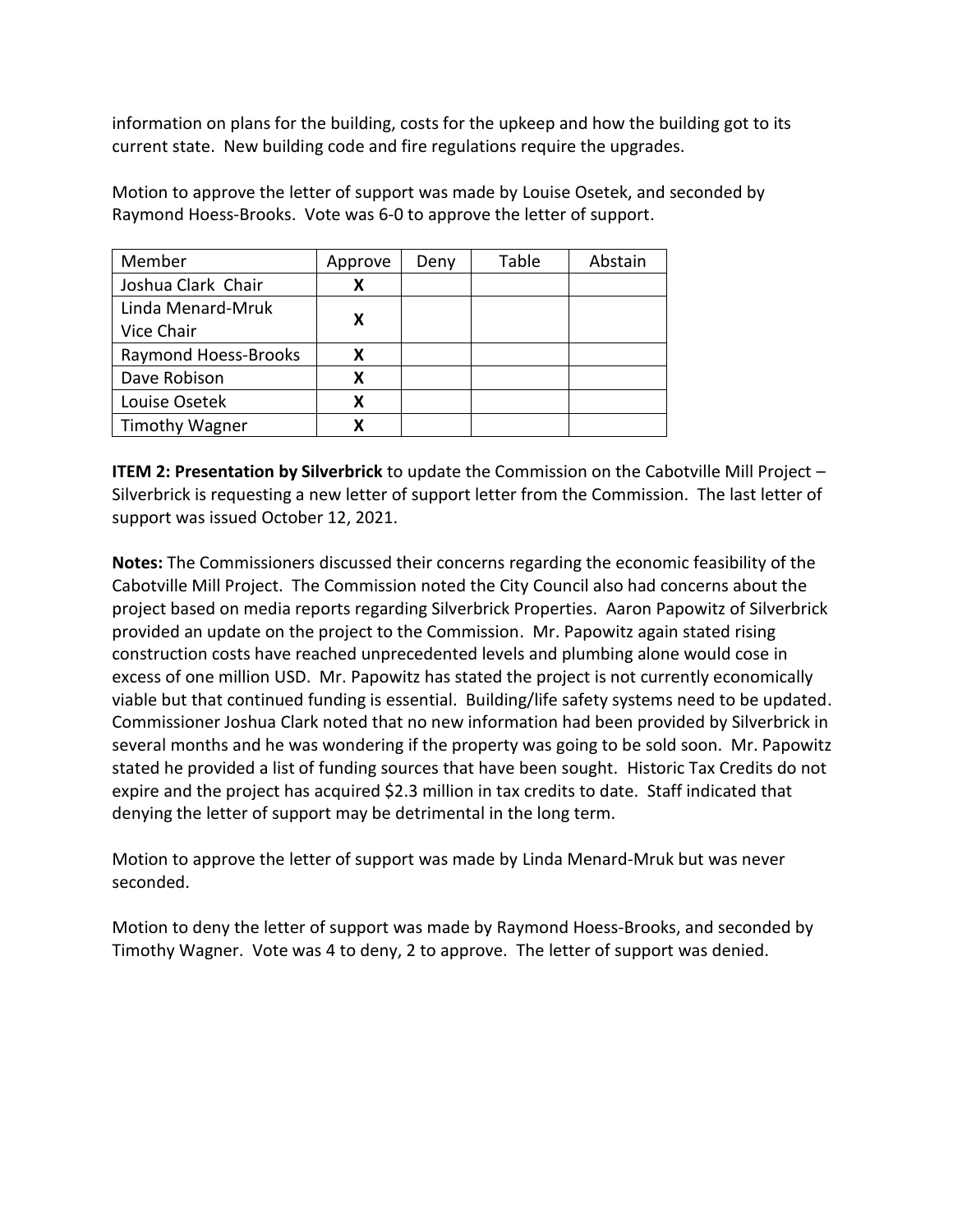| Member                      | Approve | Deny | Table | Abstain |
|-----------------------------|---------|------|-------|---------|
| Joshua Clark Chair          |         |      |       |         |
| Linda Menard-Mruk           |         |      |       |         |
| Vice Chair                  |         |      |       |         |
| <b>Raymond Hoess-Brooks</b> |         |      |       |         |
| Dave Robison                |         | x    |       |         |
| Louise Osetek               |         | x    |       |         |
| <b>Timothy Wagner</b>       |         |      |       |         |

**ITEM 3: Bellamy House Presentation –** Update on the status of the Edward Bellamy House and necessary repairs.

**Notes:** Jason Amo provided a presentation on the status of the Edward Bellamy House, currently a museum in the City of Chicopee. The Edward Bellamy Association would like it to be a museum dedicated to the history of Chicopee. ARPA funding is not available to the organization but other funding sources are being sought and the Association is working with the City.

## **ITEM 4: Discussion/New Business**

**Notes:** There was no discussion.

## **ITEM 5: Minutes from January 11, 2022**

Motion to approve the minutes was made by Linda Menard-Mruk and seconded by Louise Osetek. Vote was 6-0 to approve.

| Member                | Approve | Deny | Table | Abstain |
|-----------------------|---------|------|-------|---------|
| Joshua Clark Chair    |         |      |       |         |
| Linda Menard-Mruk     |         |      |       |         |
| Vice Chair            |         |      |       |         |
| Raymond Hoess-Brooks  |         |      |       |         |
| Dave Robison          |         |      |       |         |
| Louise Osetek         |         |      |       |         |
| <b>Timothy Wagner</b> |         |      |       |         |